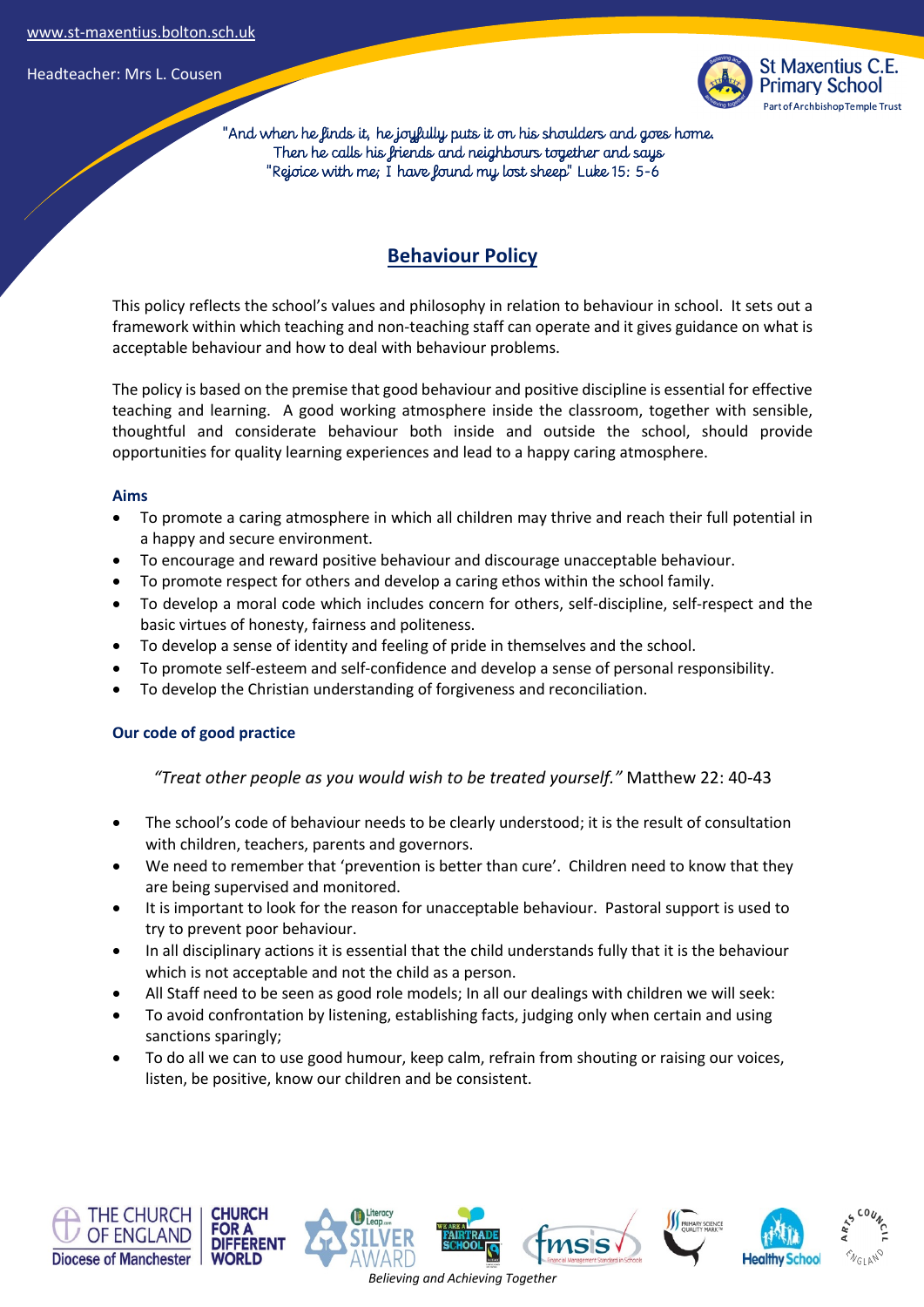

 "And when he finds it, he joyfully puts it on his shoulders and goes home. Then he calls his friends and neighbours together and says "Rejoice with me; I have found my lost sheep" Luke 15: 5-6

# **The school code of behaviour**

Our code of behaviour amounts to a small number of simple rules;

- We always move around the school in a quiet and gentle manner.
- We never throw or kick anything that might put someone else in danger, or become involved in rough or violent behaviour.
- We do not touch other people's property without their permission.
- We only go out of the school building or grounds during the day with permission.
- We do not eat chewing gum in school.
- We aim not to wear jewellery, or bring valuables to school.
- We aim to be smart in appearance at all times, wearing full school uniform.
- We aim to be punctual.
- We always behave as well out of school on trips etc., as we do in school.

Our rules are discussed and reviewed on a two year programme with the School Council, which acts as the "voice" of the children within our school

### **Strategies to achieve our aims**

1. Effective classroom management and organisation

We accept that where classroom teaching and organisation are good, there will be fewer disciplinary problems. Children need a calm and purposeful classroom atmosphere.

Evidence also shows that an effective curriculum, appropriately differentiated to stimulate and engage children, is a key factor in motivating them and maintaining an orderly learning environment. Discipline is most effective when teachers can be constructive and positive and when they are specific about what behaviour is expected and what is unacceptable. Children are likely to behave better when they feel responsible for their learning and capable of success. Children will have displayed, a set of clear targets, at the start of each year and these targets will be shared and discussed with parents at the first available Parents Evening.

With this in mind, the following strategies will be used:

- Clear procedures will be set for participation in lessons, movement in class, the way work is presented and what should be done when tasks are complete.
- Explanations will be clear and instructions given so that activities run smoothly. Work requirements for the children will be understood and progress monitored.
- Unacceptable behaviour will be handled quickly and calmly so that the pace of a lesson is not lost and further disruption is minimised.
- Work will be set which is appropriate to pupil's abilities.
- Clear goals are set for each work activity and all children understand them before an activity begins.
- Lessons should start and end on time. Classrooms will be arranged to ensure effective teaching and learning.
- External interruptions will be minimised.
- All necessary materials and equipment for a given activity need to be readily available for use.

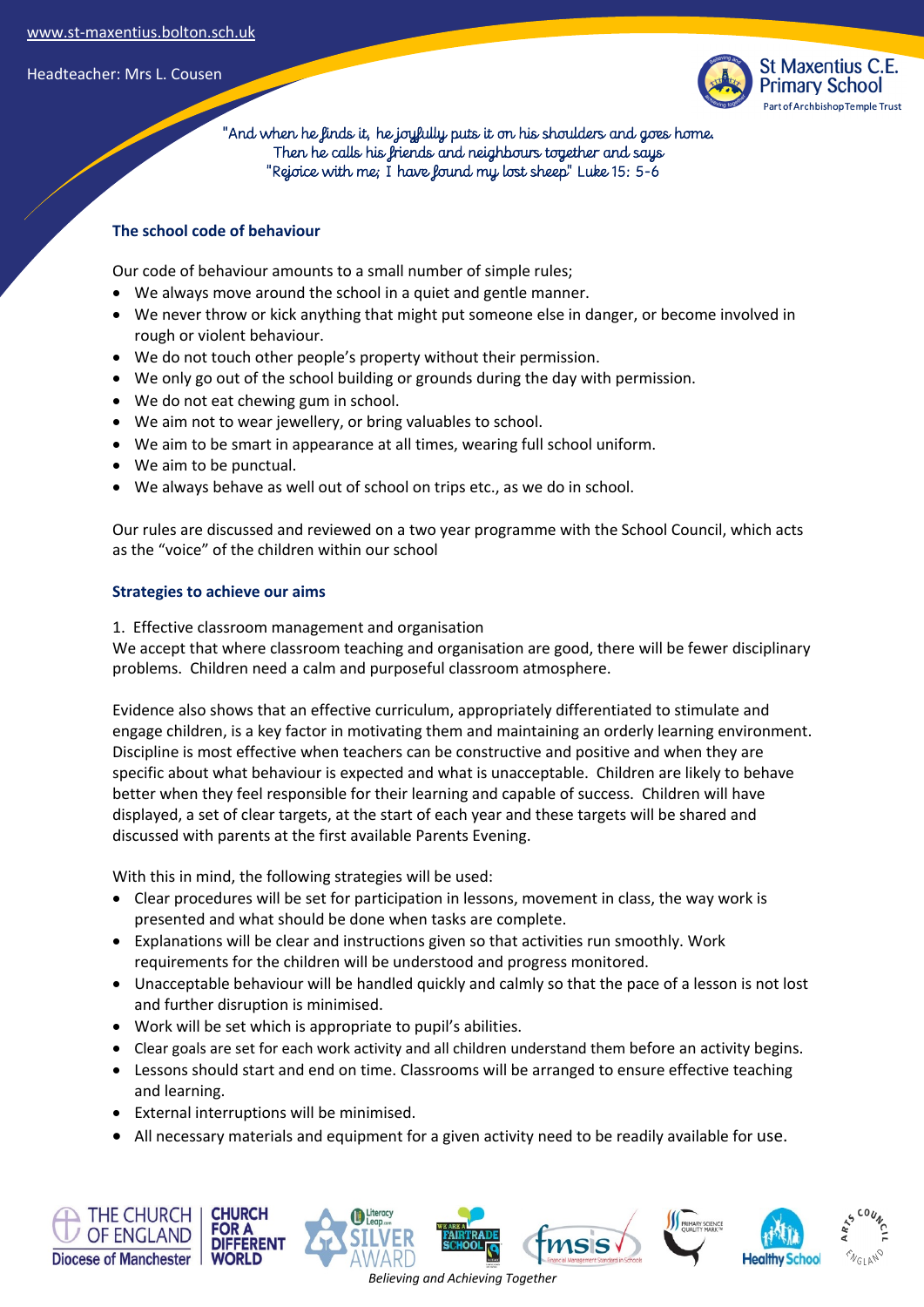

 "And when he finds it, he joyfully puts it on his shoulders and goes home. Then he calls his friends and neighbours together and says "Rejoice with me; I have found my lost sheep" Luke 15: 5-6

#### **2. Close co-operation and partnership with parents**

We believe that parents have a vital role in supporting the school behaviour policy and fostering good behaviour and that an active partnership between parents and the school offers mutual benefits.

We hope that parents will co-operate with the school in matters of discipline and reinforce the school's efforts at home. We will try to encourage parents to ensure that their children take their school work seriously and would ask them to actively encourage and reward progress. Parents are to be made aware and have access to the school's behaviour policy.

Good behaviour, as well as unacceptable behaviour, will be drawn to a parent's attention and early notice given of particular difficulties with an individual child. Parents will be told of the relative seriousness of the behaviour and offered an early opportunity to discuss the matter.

Parents are asked to inform us of any circumstances outside school that may affect their child's behaviour in school. Such information will always be dealt with sensitively and in strictest confidence.

Copies of this policy are made available to all parents on the school website or on request.

### **3. Provision of a range of extra-curricular activities**

We believe that a wide range of extra-curricular activities, both in school time and outside of school time, will help to foster self-discipline and self-motivation and thereby have a positive effect on overall behaviour and discipline.

Obviously, the activities on offer at any one time will depend on the staffing available and their own strengths and interests. At the present time we offer a range of extra-curricular activities.

#### **4. Involvement with external agencies**

We believe that such agencies as the education welfare service, psychology service, police, community medical services and social services can from time to time make a valuable contribution to the implementation of the behaviour policy and they will be encouraged and welcomed to be an active part of our pastoral team.

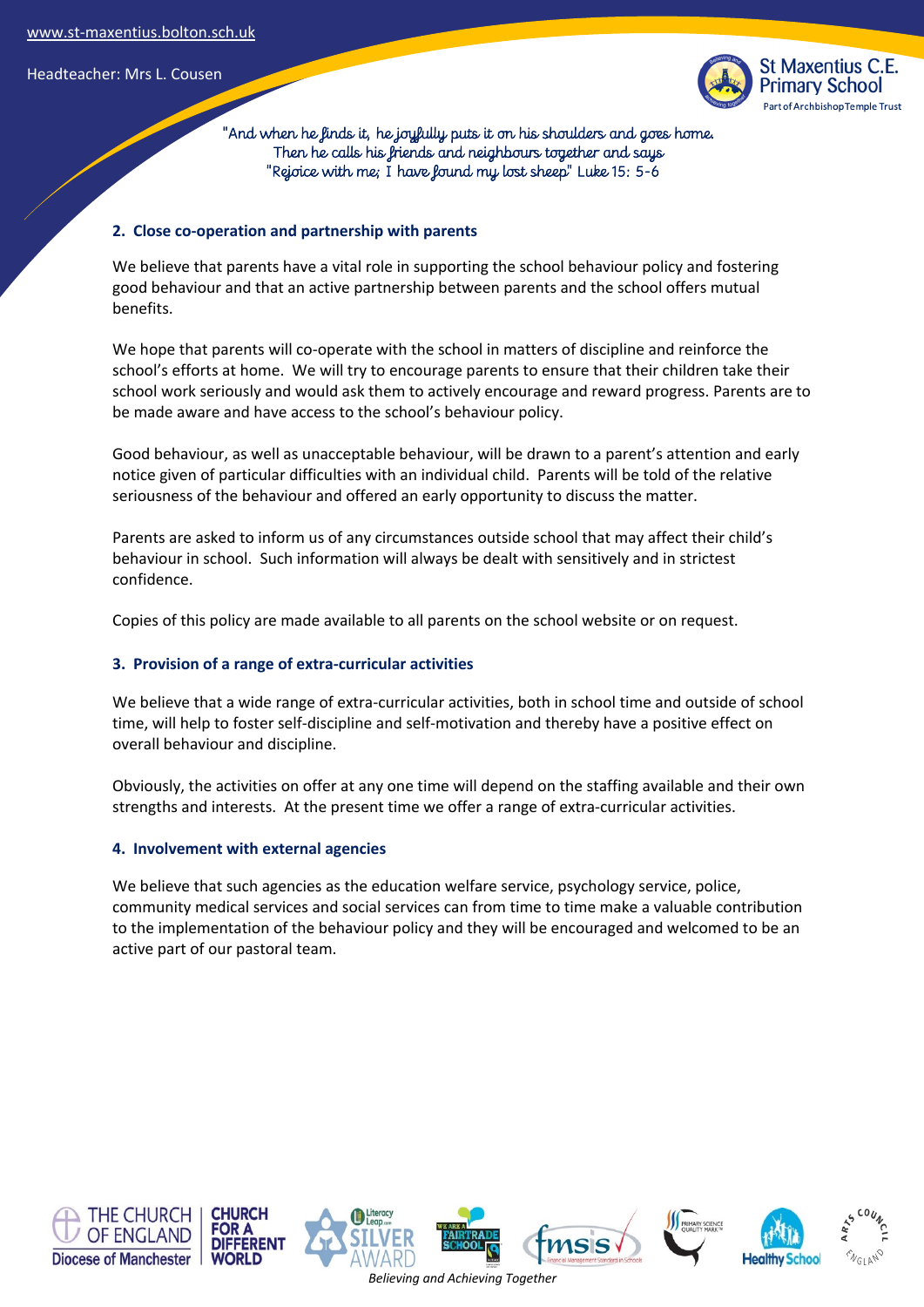

 "And when he finds it, he joyfully puts it on his shoulders and goes home. Then he calls his friends and neighbours together and says "Rejoice with me; I have found my lost sheep" Luke 15: 5-6

#### **How we encourage good behaviour**

#### **Behaviour ladder**

Each class have behaviour zone boards (red, yellow, green and white). Each pupil has their name displayed on this. Pupils begin each day on the white zone, which is called 'Ready to Learn'. Teachers can give recognition for good behaviour by moving pupils up to green. When pupils reach green a text is sent home to parents to celebrate that their child has achieved 'green' (Appendix 1). If pupils' display unwanted behaviour a warning is given, if the behaviour does not improve then pupils will move their name to yellow. If pupils continue to display unwanted behaviour, then pupils will have their name moved to red. In this instance pupils will receive a 5 minute sanction at breaktime, parents will be informed that day by a phone call and a record of the behaviour kept. For pupils who repeatedly reach the red zone SLT will have a meeting with parents and implement a behaviour report so that parents and school can work together to support the child. (Appendix 2)

At any point in the process children can work their way back to 'Ready to Learn' or even to green. Teachers work in partnership with pupils to enable them to make the right choices for a positive outcome.

#### **House Points**

House points form our whole school reward system at St Maxentius. They encourage a team ethos across the school and allow children of all ages to have a common goal.

The House system is an effective way of promoting team spirit and encouraging children to aim high and take pride in achieving house points. As children from every class are in every house, the system is an effective way to mix year groups and encourage older children to take care of younger ones and set an example for them.

We have four houses – Gryffindor, Slytherin, Hufflepuff and Ravenclaw.

### **Allocation of Houses**

All children and staff represent their house by wearing their house colour on a badge. Children are allocated to a house and given a badge when they start in reception or when they join the school at a later stage.

Teachers are given a list of the children's houses and can allocate new children. Teachers must inform the office about this allocation and about any changes.

Alongside the four heads of houses (Mrs Cousen, Mr McKean, Mr Stringfellow and Mrs Clarkson) all members of staff, are allocated to one of the houses. Staff members of houses are expected to support their house, but also promote the unbiased use of house points to all pupils.

#### **Captains**

There are two captains for each house. At the beginning of each new academic year, year 6 children will be given the opportunity to nominate themselves in writing as house captains. The captains will wear badges to show their position in the school.

### **Captains will be expected to:**

• Promote good behaviour amongst pupils in their house;

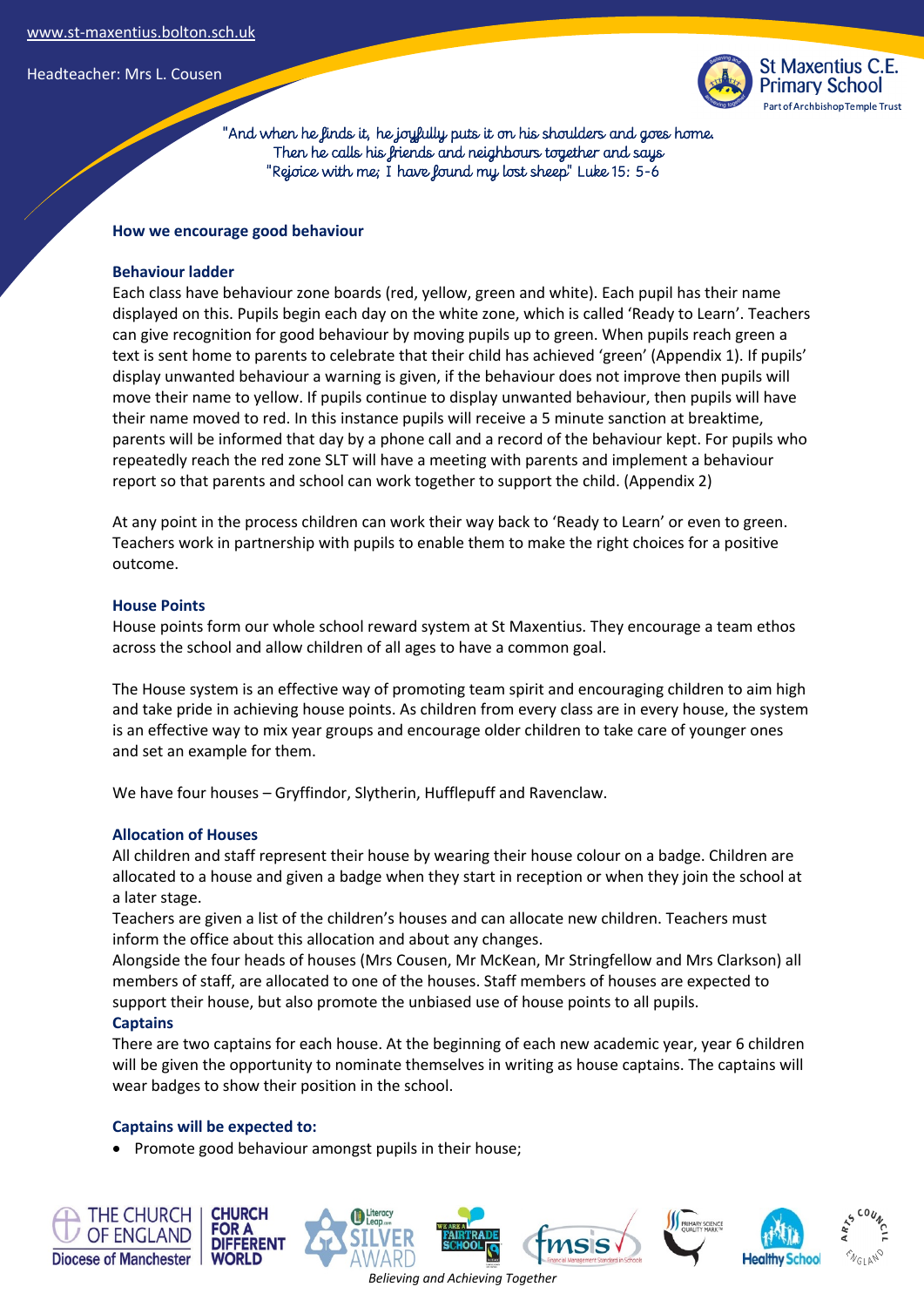

 "And when he finds it, he joyfully puts it on his shoulders and goes home. Then he calls his friends and neighbours together and says "Rejoice with me; I have found my lost sheep" Luke 15: 5-6

- Act as a role model for all pupils in their house by being an example of exemplary behaviour and attitude;
- Be a buddy to younger children in their house;
- Propose ideas that will improve the house system;
- Represent the pupils on school occasions by greeting visitors, escorting them, giving short speeches of welcome or thanks etc;
- Attend meetings with the principal, vice principal, heads of houses and governors.
- Captains whose behaviour or attitude is not a good example to others will be asked to stand down from the position.

# **Awarding house points**

House points are awarded one at a time. Any member of staff can award house points to any child, at any time and for any reason, however we strongly try to award house points for demonstrating positive learning behaviours, illustrating our school values, being polite and well-mannered to those around them and moving around school in a calm and well-behaved manner.

House points can be given to children for achievement in any aspect of their learning or behaviour.

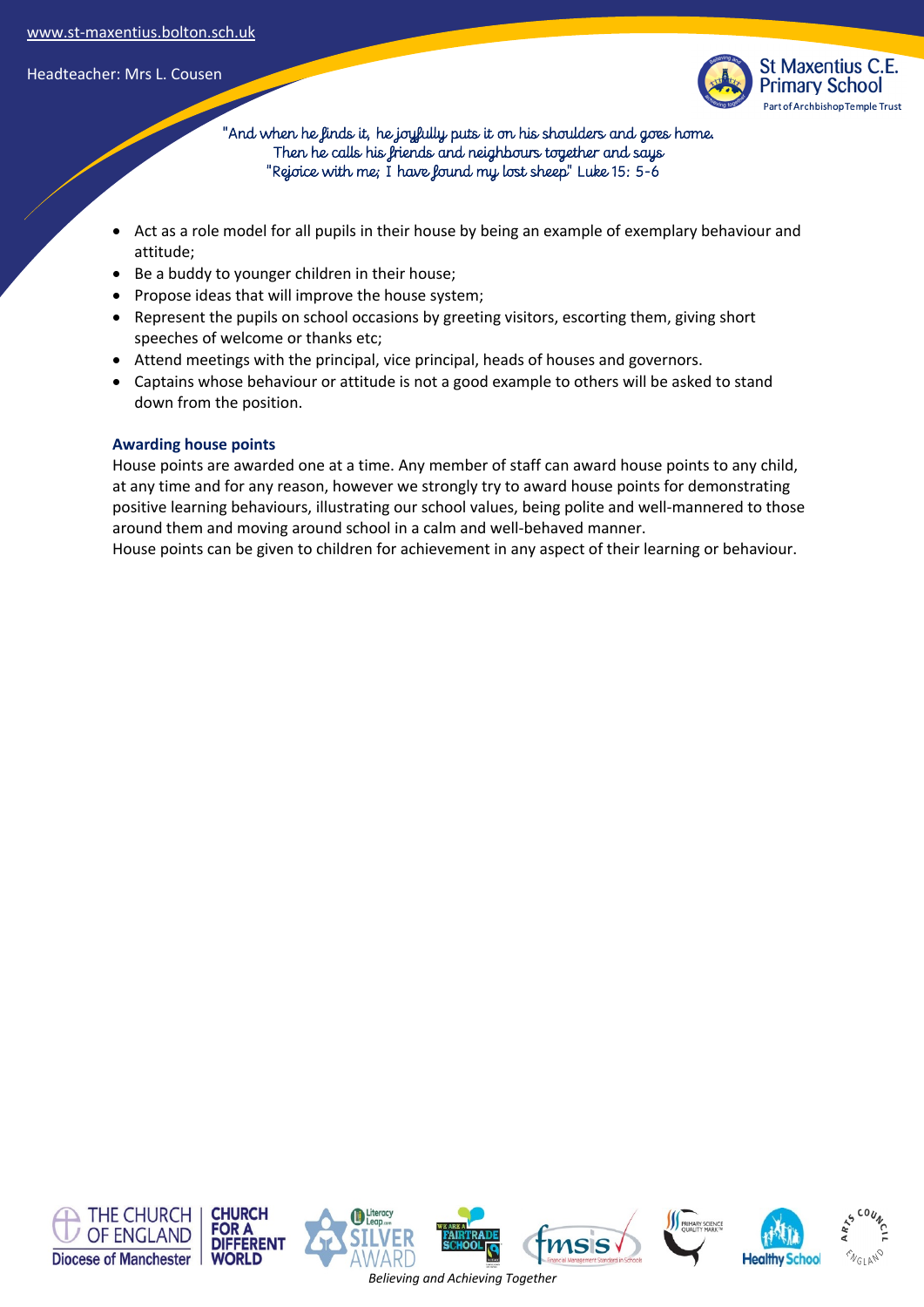

 "And when he finds it, he joyfully puts it on his shoulders and goes home. Then he calls his friends and neighbours together and says "Rejoice with me; I have found my lost sheep" Luke 15: 5-6

## **Rewarding winning houses**

The winning team in each class will be announced in the Friday celebration assembly and the trophy awarded to the head of the house or house captain.

### **Consultation with Pupils**

Every year the school council will be given the opportunity to review the rewards and propose new rewards.

## **Pupils who do not contribute to their Houses**

The expectation is that children will be loyal to their house and try their best to earn points for their house by displaying good behaviour and attitudes. If children are consistently misbehaving and consequently they are not contributing points to their house, then they will be temporarily removed from their house. An individual behaviour plan will be drawn up after consultation with the SLT, class teacher, parent or guardian and the pupil. Targets will be set for the pupil to meet so that they can rejoin their house in the future once their behaviour and attitudes have improved. Whilst the pupil is not in the house system, they may not participate in any of the weekly, half termly or annual rewards for their house.

Teachers are also encouraged to develop their own individual reward systems in class. The following may be seen within school:

- Positive letters home;
- Special responsibilities;
- Merit awards and prize systems;
- Visit to the principal

We like to recognise the good behaviour of whole classes by:

- Giving extra playtime;
- Hearing about their good behaviour in assemblies

### **How we prevent inappropriate behaviour**

Occasionally children forget about our aims for good behaviour and exhibit unacceptable behaviour e.g. constant low level inappropriate behaviour, not listening to instructions, verbal or physical abuse and generally poor behaviour.

We try to prevent this from happening by:

- reminding children how to behave properly;
- praising children for behaving well and awarding House Points;

However, sometimes this is not enough and further action needs to be taken.

To prevent persistent misbehaviour. This is dealt with by following the sanctions behaviour ladder (Appendix 1).











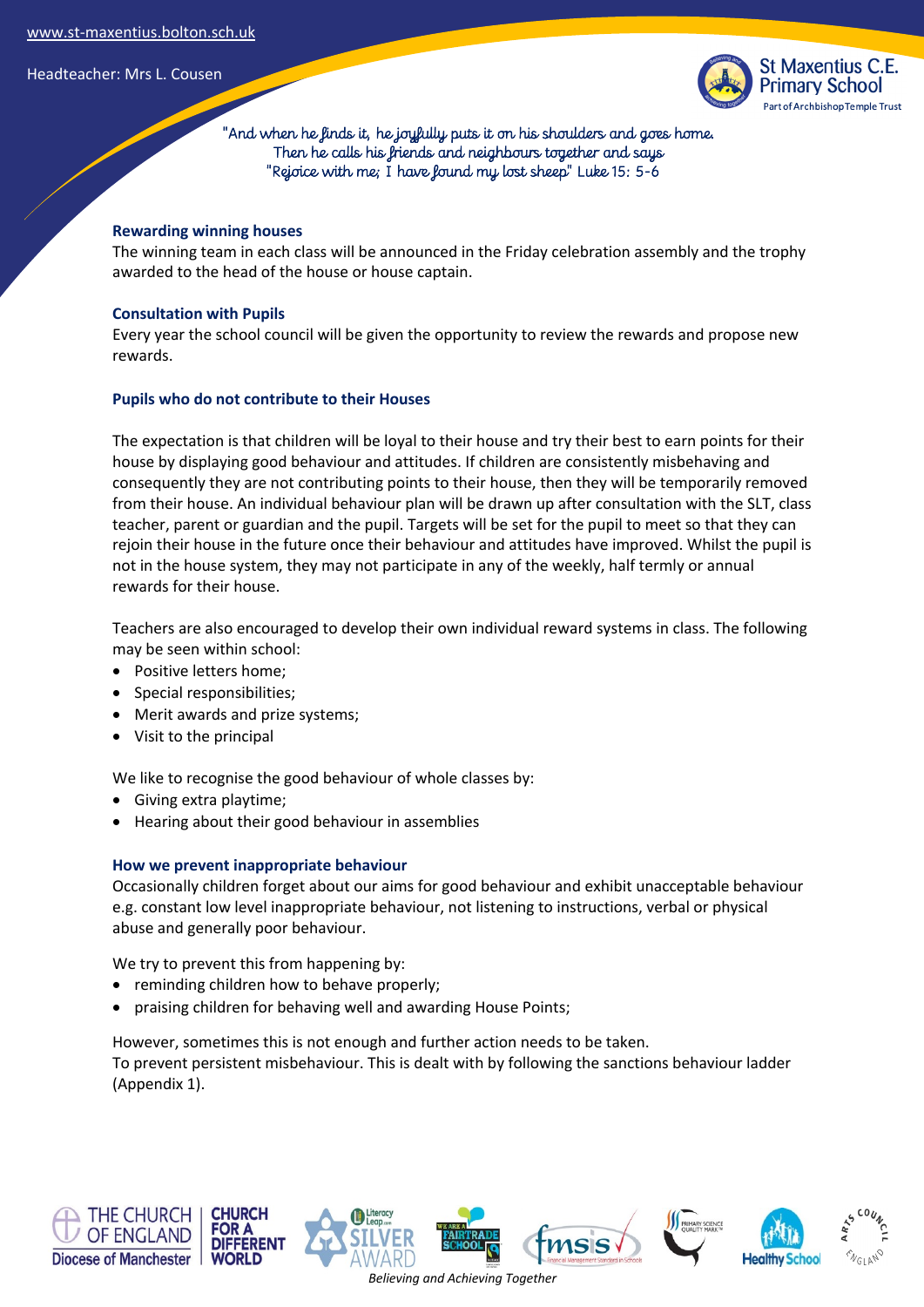

 "And when he finds it, he joyfully puts it on his shoulders and goes home. Then he calls his friends and neighbours together and says "Rejoice with me; I have found my lost sheep" Luke 15: 5-6

Children at St Maxentius are always aware that each day is a new beginning, and as such, any sanctions given during the day are forgiven to start a fresh slate on the next day. This is rooted in how forgiveness is shown in the Bible.

*"Be kind to one another, tender-hearted, forgiving one another, as God in Christ forgave you." Ephesians 4: 32*

### **Our policy statement on bullying**

Definition of Bullying, as defined by the school council, teachers, parents and governors: We consider bullying to be repeated behaviour which is intended to hurt someone either emotionally or physically, and is often aimed at certain people because of their race, religion, gender or sexual orientation or any other aspect such as appearance or disability.

Bullying can take many forms including:

- physical assault
- teasing
- making threats
- name calling
- cyber bullying

### **Our attitude towards bullying**

In all aspects of Bullying the principles and philosophy of the behaviour policy apply. However, we will not tolerate bullying in any form and will treat each incident with the utmost seriousness. Both victims and bullies are damaged by bullying because it affects performance, confidence and wellbeing during their time at school and in later life.

Bullying will be raised as an issue in class and in assembly in order to heighten the awareness of children to it and to give them confidence to speak out. We believe that children need an atmosphere of openness and trust and to know that their reports will be taken seriously.

#### **Responsibilities**

Everyone connected with the school has a share in the responsibility for addressing bullying behaviour. This includes all staff involved with children, governors, parents and guardians, and the children themselves.

Children need to know that bullying will not be tolerated in our school and that any incidents, which are observed or reported, will be dealt with.











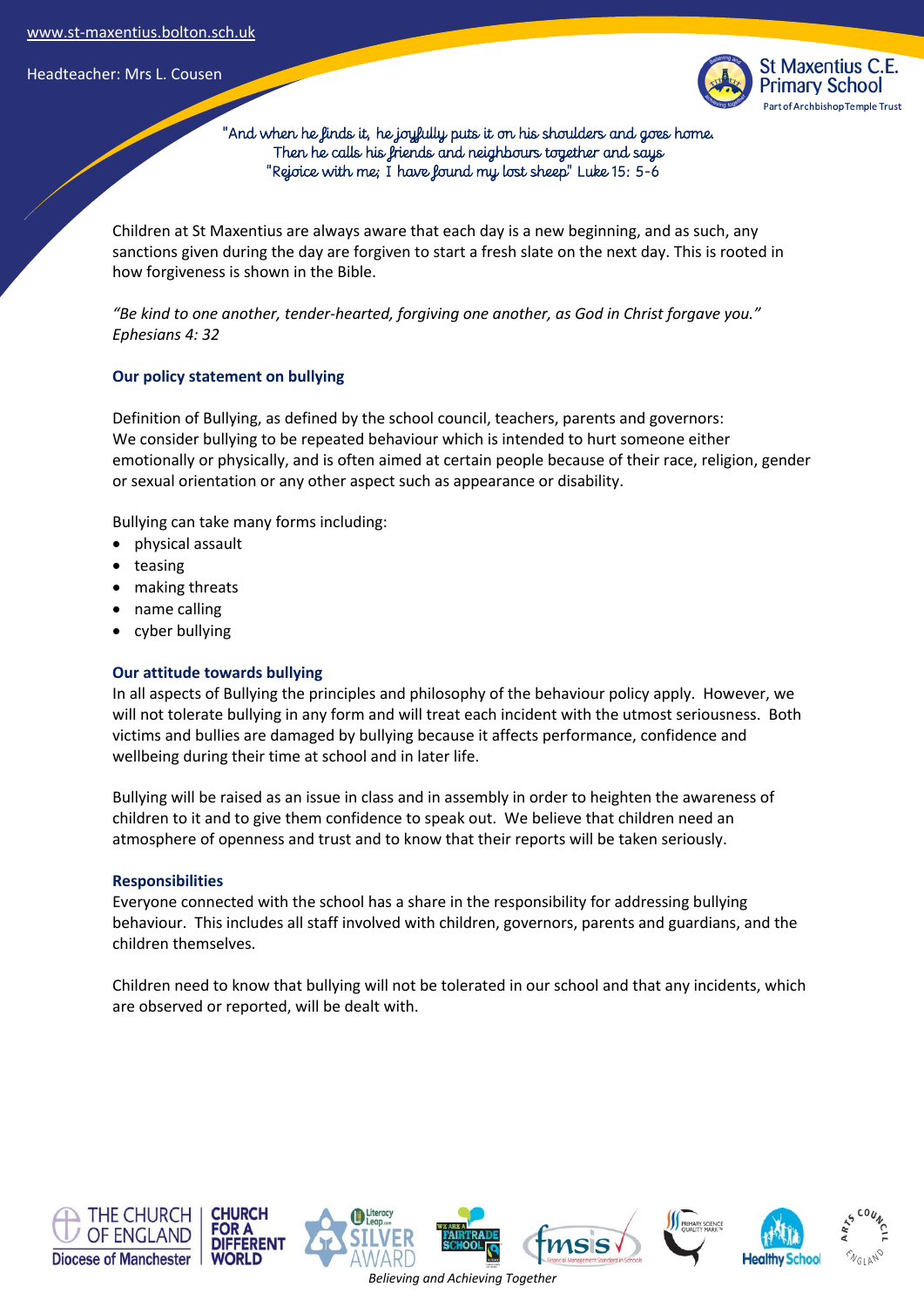

 "And when he finds it, he joyfully puts it on his shoulders and goes home. Then he calls his friends and neighbours together and says "Rejoice with me; I have found my lost sheep" Luke 15: 5-6

## **Our code of practice**

- Reports of bullying will be taken seriously.
- Disapproval will be directed at the behaviour and not the child.
- Any action will be explained to the parties involved.
- All parties involved with an incident will be interviewed by a member of the senior leadership team.
- Incidents, which are deemed by the school's definition to be bullying, will be recorded.
- If a child has his/her name recorded for bullying then parents are informed by letter or in person and the incident will be treated as serious.

Both these policy statements are written for all who come into contact with pupils at our school. Copies of the policy are available from the headteacher. All teaching and non-teaching staff will be issued with a copy and all other adults who from time to time come into contact with the children will be made aware of its existence and invited to familiarise themselves with the contents. Parents will be made aware of the policy and where to access it.

The policy statements are issued by the governing body on behalf of the school and they will be reviewed by the whole staff and the governing body in its cycle of policy reviews.

**Prepared by:** Mrs L Cousen (Headteacher) **Reviewed:** September 2021 **Next Review Date:** September 2023

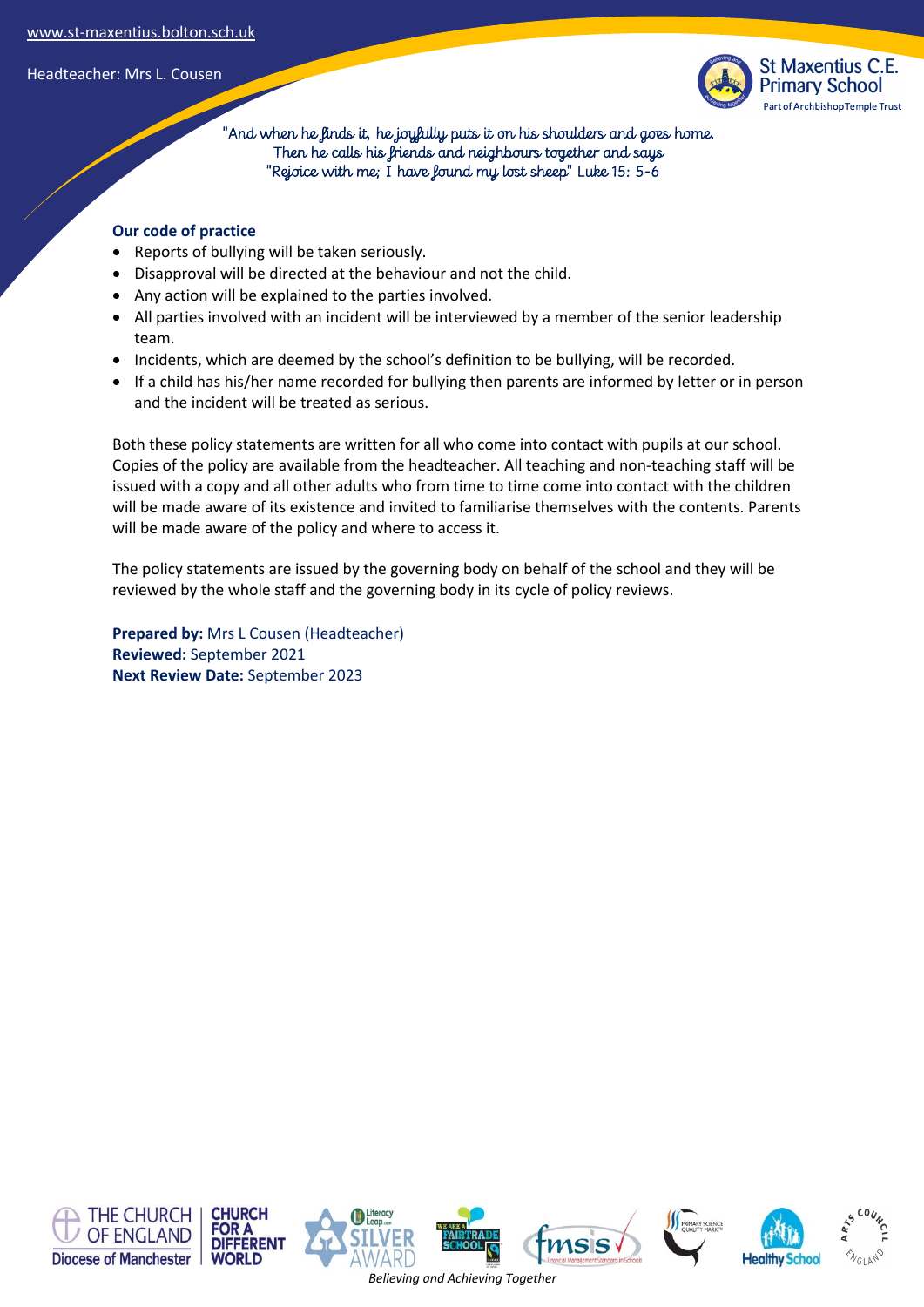

 $\sum_{n=1}^{\infty}$ 

**EVGLAND** 

ARTS

**Healthy School** 

**BUMARY SCIENCE** 

**MSIS** 

 "And when he finds it, he joyfully puts it on his shoulders and goes home. Then he calls his friends and neighbours together and says "Rejoice with me; I have found my lost sheep" Luke 15: 5-6

**Appendix 1**







Literacy

ЕR

911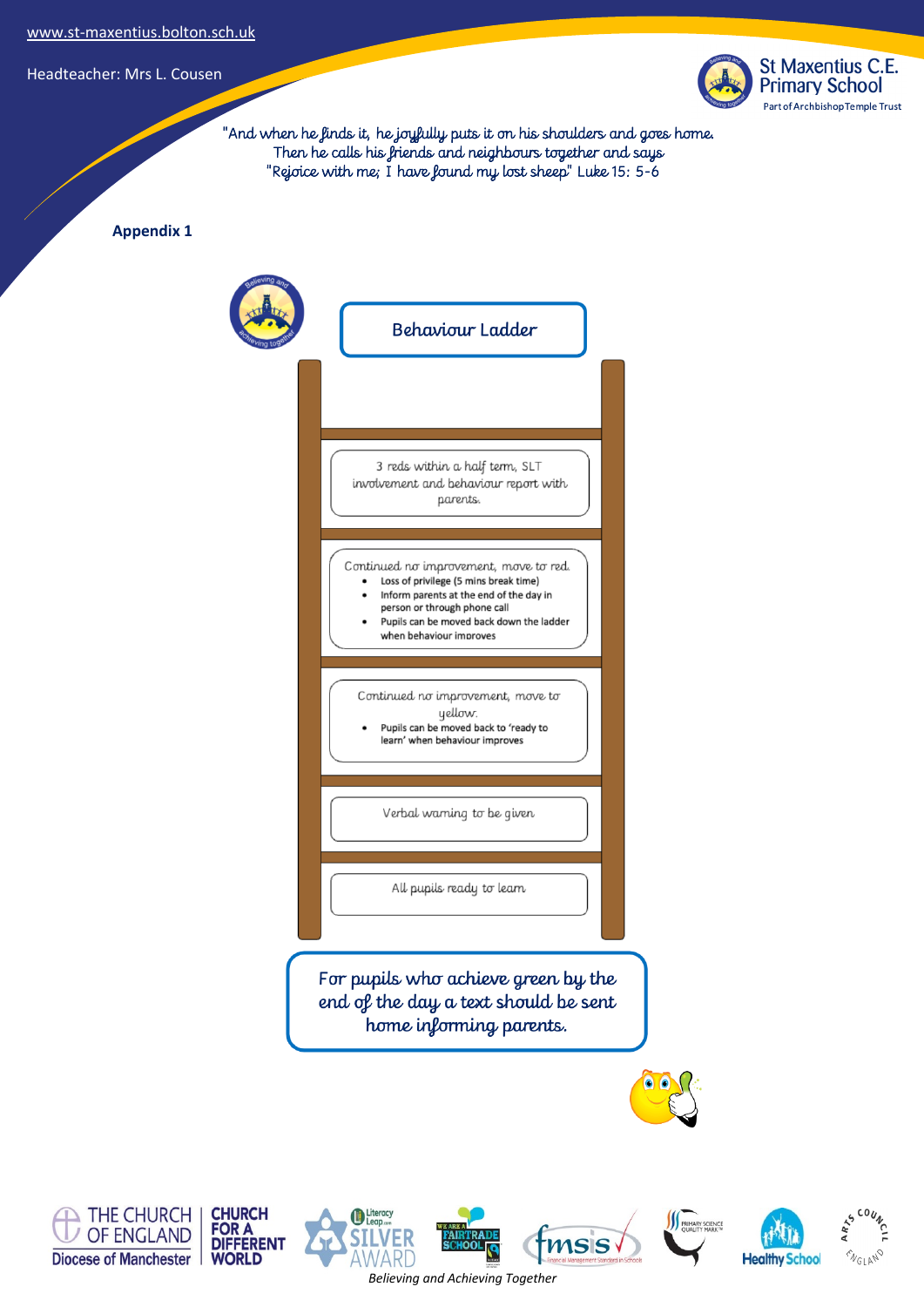

 "And when he finds it, he joyfully puts it on his shoulders and goes home. Then he calls his friends and neighbours together and says "Rejoice with me; I have found my lost sheep" Luke 15: 5-6

## **Appendix 2.**

Letter 1.

Date:

Dear Parent/Guardian,

Your child \_\_\_\_\_\_\_\_\_\_\_\_\_\_\_\_\_\_\_\_\_\_\_\_\_\_\_\_\_\_\_\_\_ was brought to me today because their teacher was unhappy about their behaviour/ standard of work.

I have enclosed a copy of the report from our school behaviour log, please will you discuss this report with your child and make it clear to your child that you support us in our efforts to make school a happy and safe place for learning.

If you wish to discuss this letter and the attached behaviour log further, please contact school to make an appointment.

\_\_\_\_\_\_\_\_\_\_\_\_\_\_\_\_\_\_\_\_\_\_\_\_\_\_\_\_\_\_\_\_\_\_\_\_\_\_\_\_\_\_\_\_\_\_\_\_\_\_\_\_\_\_\_\_\_\_\_\_\_\_\_\_\_\_\_\_\_\_\_\_\_\_\_\_\_\_\_

Thank you.

Yours sincerely

Mr McKean Assistant Headteacher

Name of Child \_\_\_\_\_\_\_\_\_\_\_\_\_\_\_\_\_\_\_\_\_\_\_\_\_\_\_\_\_\_\_ Class: \_\_\_\_\_\_\_\_\_\_\_\_

I have received your letter concerning my child's behaviour. I support you in your wish to make school a place for learning.

Signed Signed (Parent/ guardian)